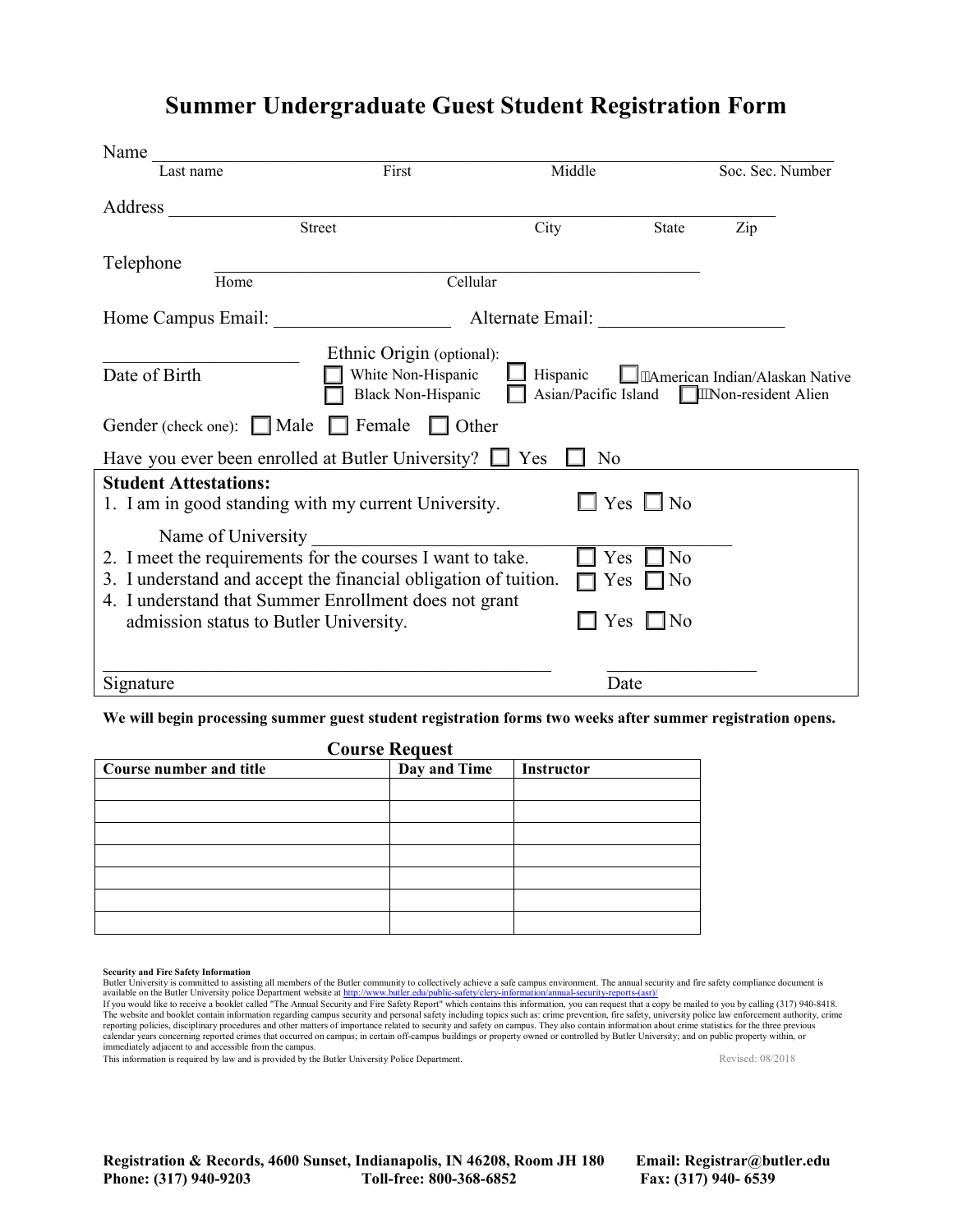# **Accept Financial Responsibility**

### PAYMENT OF FEES/PROMISE TO PAY

I understand that when I register for any class at Butler University or receive any service from

Butler University I accept full responsibility to pay all tuition, fees and other associated costs assessed as a result of my registration and/or receipt of services. I further understand and agree that my registration and acceptance of these terms constitutes a promissory note agreement (i.e., a financial obligation in the form of an educational loan as defined by the U.S. Bankruptcy Code at 11 U.S.C. §523(a)(8)) in which Butler University is providing me educational services, deferring some or all of my payment obligation for those services, and I promise to pay for all assessed tuition, fees and other associated costs by the published or assigned due date. I understand and agree that tuition is set regardless of the method of instruction, and will not be refunded in the event that instruction occurs remotely for any part of the academic year.

I understand and agree that if I drop or withdraw from some or all of the classes for which I register, I will be responsible for paying all or a portion of tuition and fees in accordance with the published tuition refund schedule at [https://www.butler.edu/student](https://www.butler.edu/student-accounts/billing-payment/refund-policy)[accounts/billing-payment/refund-policy.](https://www.butler.edu/student-accounts/billing-payment/refund-policy) I have read the terms and conditions of the published tuition refund schedule and understand those terms are incorporated herein by reference. I further understand that my failure to attend class or receive a bill does not absolve me of my financial responsibility as described above.

# DELINQUENT ACCOUNT/COLLECTION

Financial Hold: I understand and agree that if I fail to pay my student account bill or any monies due and owing Butler University by the scheduled due date, Butler University will place a financial hold on my student account, preventing me from registering for future classes, receiving transcripts, or receiving my diploma.

Late Payment Charge: I understand and agree that if I fail to pay my student account bill or any monies due and owing Butler University by the scheduled due date, Butler University will assess late payment and/or finance charges at the rate of 1.5% per month (18% APR) on the past due portion of my student account until my past due account is paid in full.

Collection Agency Fees: I understand and accept that if I fail to pay my student account bill or any monies due and owing Butler University by the scheduled due date, and fail to make acceptable payment arrangements to bring my account current, Butler University may refer my delinquent account to a collection agency. I further understand that if Butler University refers my student account balance to a third party for collection, a collection fee will be assessed and will be due in full at the time of the referral to the third party. The collection fee will be calculated at the maximum amount permitted by applicable law. Finally, I understand that my delinquent account, including but not limited to tuition, fees , books, fines, room and meals, may be reported to one or more of the national credit bureaus.

# COMMUNICATION

Method of Communication: I understand and agree that Butler University uses e-mail as an official method of communication with me, and that therefore I am responsible for reading the e-mails I receive from Butler University on a timely basis.

Contact: I authorize Butler University and its agents and contractors to contact me at my current and any future cellular phone number(s), email address(es) or wireless device(s) regarding my delinquent student account(s)/loan(s), any other debt I owe to Butler University or to receive general information from Butler University. I authorize Butler University and its agents and contractors to use automated telephone dialing equipment, artificial or pre-recorded voice or text messages, and personal calls and emails, in their efforts to contact me. Furthermore, I understand that I may withdraw my consent to call my cellular phone by submitting my request in writing to the Office of Student Accounts at Butler University or in writing to the applicable contractor or agent contacting me on behalf of Butler University.

Updating Contact Information: I understand and agree that I am responsible for keeping Butler University records up to date with my current physical addresses, email addresses, and phone numbers by following the procedure at [https://www.butler.edu/registrar/name-gender-address.](https://www.butler.edu/registrar/name-gender-address) The linked procedure is incorporated herein by reference. Upon leaving Butler University for any reason, it is my responsibility to provide

Butler University with updated contact information for purposes of continued communication regarding any amounts that remain due and owing to Butler University.